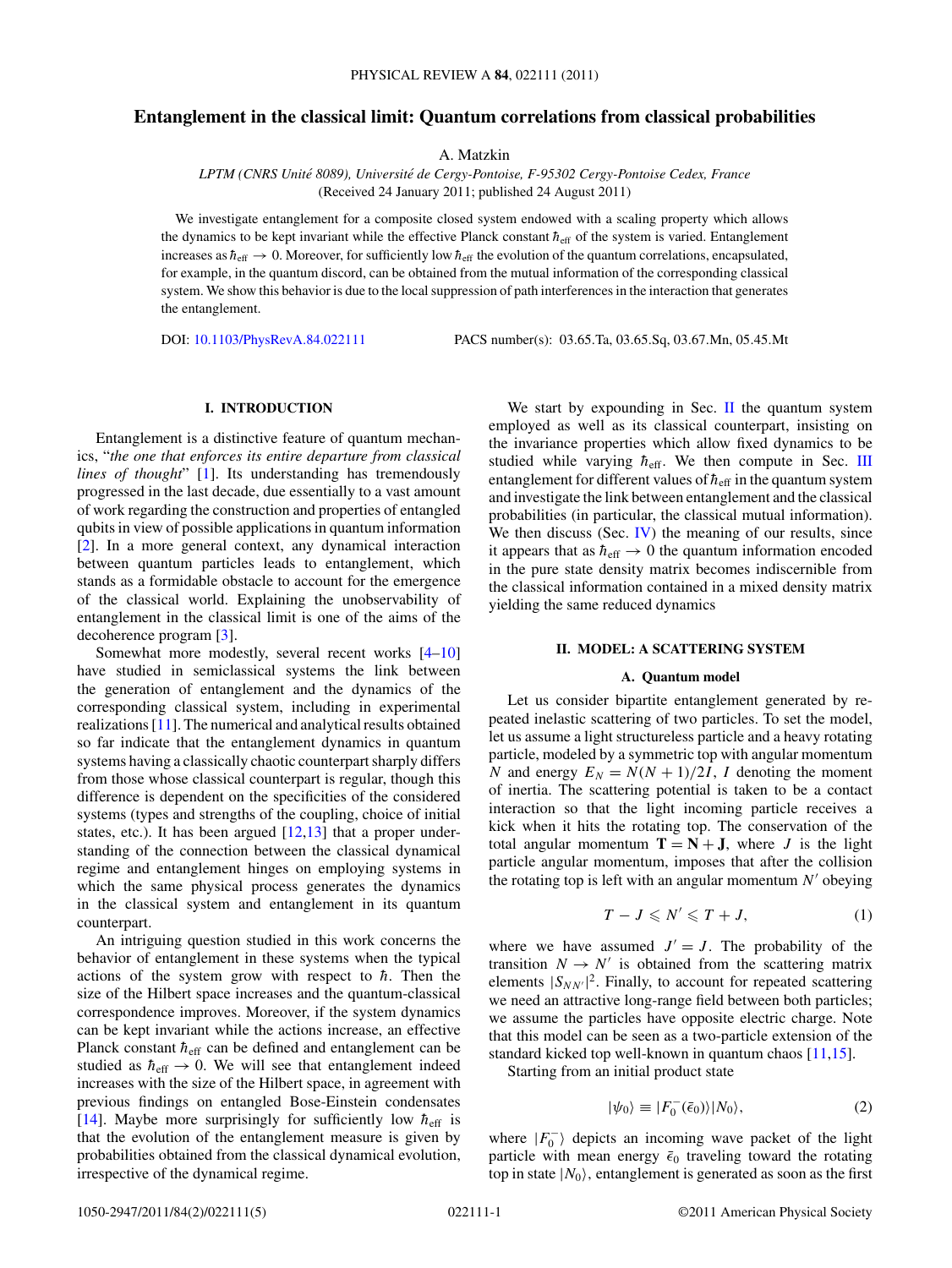<span id="page-1-0"></span>collision takes place. The outgoing wave function is then given by the superposition

$$
\sum_{N} S_{NN_0} |F^+(\epsilon_N)\rangle |N\rangle, \tag{3}
$$

where the dependence of  $\epsilon$  on *N* is due to the conservation of energy,  $\epsilon_N = E - E_N$ , with  $E = \bar{\epsilon}_0 + E_{N_0}$  being the total energy. The scattered wave packets are later turned back by the attractive field and are treated as newly incoming waves. The pure state density matrix

$$
\rho(t) = U(t,t_0)|\psi_0\rangle\langle\psi_0|U^+(t,t_0)
$$
\n(4)

is obtained by writing the evolution operator *U* in terms of the scattering eigenstates of the Hamiltonian

$$
|\psi(E)\rangle = \sum_{N} Z_{N}^{-}(E)|F^{-}(\epsilon_{N})\rangle|N\rangle + \sum_{NN'} Z_{N}^{-}(E)S_{N'N}|F^{+}(\epsilon_{N'})\rangle|N'\rangle, \qquad (5)
$$

where  $Z_N^-$  are coefficients obtained by applying the asymptotic boundary conditions for closed channels, as is usually done in quantum defect theory [\[16\]](#page-4-0). Note that working with closed scattering channels introduces a slight non-Hermitian character to the wave functions [\[17\]](#page-4-0) that must be taken into account in the numerical computations.

The maximal number of entangled states is given by the number of scattering channels *n*. This number is obtained from Eq. [\(1\)](#page-0-0) as  $n = 2J + 1$ . The amount of entanglement will be estimated through the entropy of the reduced density matrix. We employ the linearized form

$$
H(t) = \frac{n}{n-1} \big[ 1 - \text{Tr}_N \rho_N^2(t) \big],\tag{6}
$$

which becomes a good approximation for large *n*.  $\rho_N(t)$  is the reduced density matrix obtained by tracing over the light particle's degrees of freedom. Note  $H = 1$  for a maximally entangled state.

For convenience, from this point forward we set  $t_0 = \tau_{\epsilon}/2$ , where  $\tau_{\epsilon}$  is the period of the mean energy orbit; then the collision times are  $t = q\tau_{\epsilon}$  with *q* being an integer. The system is initially in the product state [\(2\)](#page-0-0), i.e., in a well-defined channel  $N_0$  with  $H(t_0) = 0$ . After the first  $(q = 1)$  collision the system is left in a superposition of states, each of the states being characterized by a symmetric top with an angular momentum *N* and a light particle with the corresponding energy  $\epsilon_N$ . Entanglement is therefore generated and *H*(*t*) increases.

## **B. Classical model**

The classical version of the model can be formally obtained by employing the semiclassical link [\[18,19\]](#page-4-0) between the deflection angle *φ* produced by the torsional motion and the eigen-phaseshifts *δ* of the *S* matrix. In the top's reference frame, each kick rotates **J** by an angle

$$
\phi = kJ_{\perp}/J = \partial \delta/\partial J_{\perp},\tag{7}
$$

where  $J_{\perp}$  is the projection of **J** on the unit axis  $\hat{N}_{\perp}$ perpendicular to **N**, and *k* is the strength of the kick. A given *k* corresponds, via the semiclassical relation, to a given *S* matrix, i.e.,  $S_{NN'} = S_{NN'}(k)$ .

The classical orbit of the light particle between two scattering events induces a rotation of **J** around **N** by an angle  $2\pi\tau_{\epsilon}/\tau_{N}$ , where  $\tau_{N}$  is the top rotation period. A surface of section is obtained by plotting the position of **J** after each kick [see Figs.  $1(b)$  and [3\]](#page-3-0). The crucial observation is that the surface of section depends only on *k* and on  $\tau_{\epsilon}/\tau_{N}$ : *N*, *J*, and *T* (which are action variables) can be increased at will, say by division by  $h_{\text{eff}}$  (a dimensionless constant smaller than 1), but the dynamical map stays constant provided *E* and *I* are adjusted accordingly. For a long-range central field this also implies dividing the radial action  $W_r$  of the light particle by the same constant  $\hbar_{\text{eff}}$ .

The classical evolution analog of the quantum problem exposed above is obtained by first discretizing the classical configuration space. This is done by identifying on the Poincaré surface of section the regions corresponding to the quantum density matrices  $|N'\rangle\langle N'|$  for the *n* available quantum states: we cut the sphere along the **N** axis into *n* slices of width  $1/n$ , each slice being centered so that the projection  $J_{\parallel}$  on the  $\hat{\mathbf{N}}_{\parallel}$  axis corresponds to integer values of *N'* according to the relation

$$
J_{\parallel}(N') = \mathbf{T} \cdot \hat{\mathbf{N}}_{\parallel} - N', \tag{8}
$$

obtained from the conservation of the total angular momentum. Overall we thus have *n* intervals  $\Delta_{N'} = [N' - 1] N' + 1$  with *N'* being an integer varying within  $\frac{1}{2n}$ ,  $N' + \frac{1}{2n}$ , with *N'* being an integer varying within the bounds given by Eq.  $(1)$ . For a definite classical system the value of  $N'$  is obtained by finding the interval  $\Delta_{N'}$  to which  $J_{\parallel}(N')$  belongs. Thus the classical distribution corresponding to the initial density matrix  $|N_0\rangle\langle N_0|$  is represented on the sphere by the ring centered at  $J_{\parallel}(N_0) = \mathbf{T} \cdot \mathbf{\hat{N}}_{\parallel} - N_0$ . The light particle initial distribution is the same Gaussian employed in the quantum problem; the role of this distribution is to give a statistical weight, depending on the initial energy of the light particle, to each **J** lying in the initial ring.

In order to follow the evolution, the position of each **J** lying within the initial distribution is computed after each collision (implying a torsion of **J** around  $\hat{N}_\perp$  during the kick and a rotation of **J** around **N** during the orbital excursion). The classical probability  $p_N^{\text{cl}}(t) = q \tau_{\epsilon}$  of finding the top with an angular momentum in the interval  $\Delta_N = [N - \frac{1}{2n}, N + \frac{1}{2n}]$ after *q* kicks is obtained by counting the relative number of vectors **J** whose projection falls in the corresponding interval. The probabilities of finding the classical system with the top angular momentum having the value *N* (i.e., in the interval  $\Delta_N$ ) after the first kick is given by the transition probability  $p_N^{\text{cl}}(\tau_{\epsilon}) = P^{\text{cl}}(\Delta_{N_0} \to \Delta_N)$ . The classical probabilities after *q* kicks are obtained by recurrence from the relation

$$
p_N^{\text{cl}}(q\tau_\epsilon) = \sum_{N'} P^{\text{cl}}(\Delta_{N'} \to \Delta_N) p_{N'}^{\text{cl}}[(q-1)\tau_\epsilon]. \tag{9}
$$

From these probabilities one can define the quantity

$$
M(q\tau_{\epsilon}) = \frac{n}{n-1} \left[ 1 - \sum_{N} \left[ p_N^{\text{cl}}(q\tau_{\epsilon}) \right]^2 \right] \tag{10}
$$

that can be understood equivalently as the linear entropy for the total system or as the (linearized) classical mutual information, quantifying the amount of mixing induced by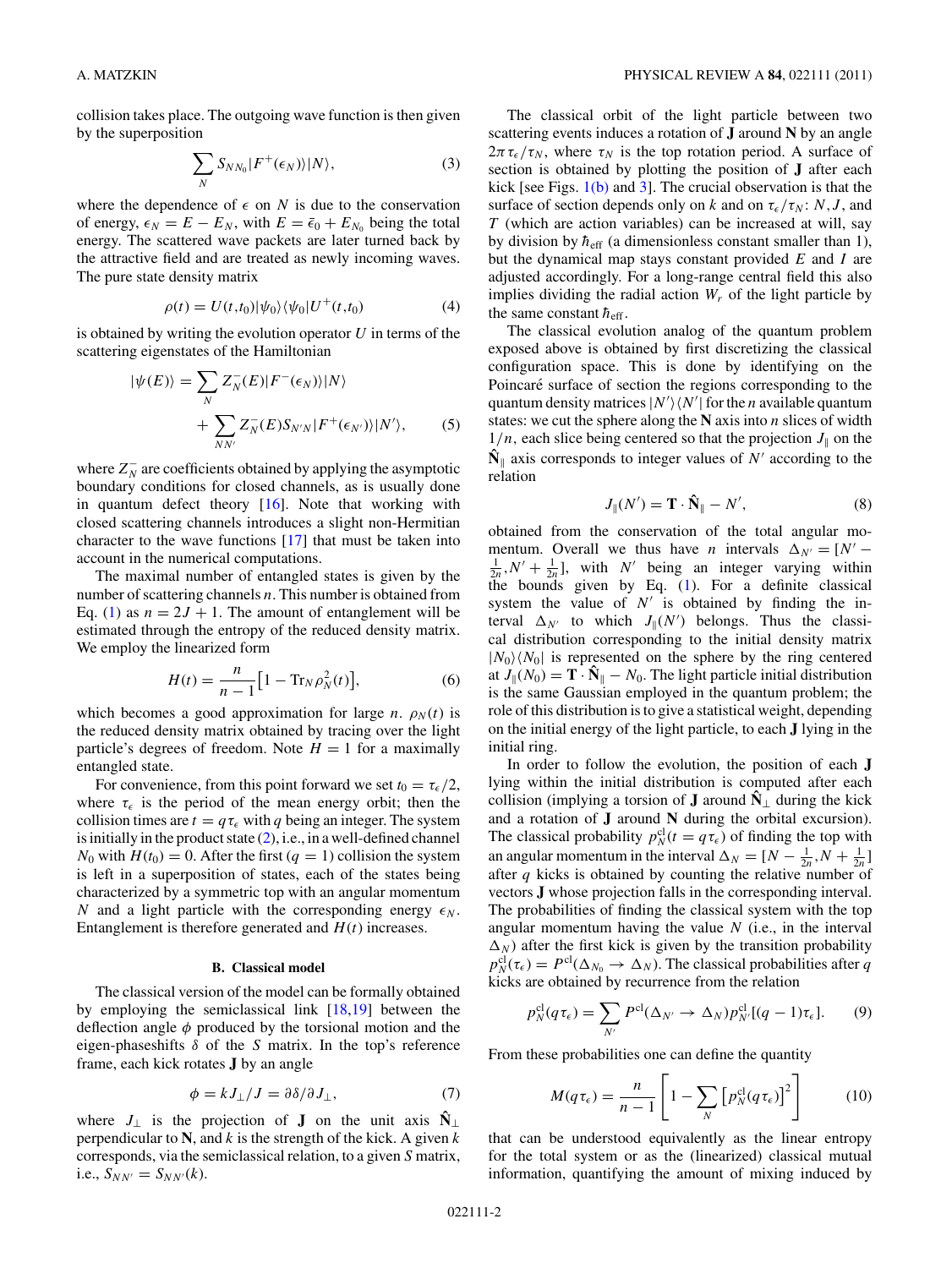<span id="page-2-0"></span>

FIG. 1. (Color online) (a) The entanglement rate as a function of the number of kicks is given for quantum systems characterized  $b$ y  $k = 0.25$  and  $\hbar_{eff} = 0.5, 0.25, 0.1, 0.01$  (from bottom to top). The dashed lines result from applying the scaling relation (11) to the three upper curves. (b) Top: The black ring encircling the **N** axis is the initial classical distribution of **J** with  $J = 10$  (corresponding to the quantum case with  $h_{\text{eff}} = 0.1$ ), centered on  $N_0 = T = 50$ . Bottom: The distribution at  $t = 10$  kicks (black dots), showing a spread. The surface of section for  $k = 0.25$  is shown in yellow (light gray).

the kicks among the *n* slices of the discretized classical problem (by doing so the integral over *N* is separated as  $\int_{T-J}^{T+J} \cdots dN = \sum_{\Delta_N} \int_{\Delta_N} \cdots dN$ ).

# **III. ENTANGLEMENT AND CLASSICAL PROBABILITIES**

### **A.** Entanglement as  $h_{\text{eff}} \rightarrow 0$

We have noted above that the classical dynamics, as it is reflected in the stroboscopic map, is left invariant if all the actions are divided by a small constant provided  $\tau_{\epsilon}/\tau_{N}$ is left unchanged. This property holds for any value of the coupling *k*. For the quantum mechanical system, multiplying the quantum numbers  $N, J, T$ , and the radial quantum phase counterpart  $[20]$  of the radial action  $W_r$  by the common factor  $1/\hbar_{\text{eff}} \gg 1$  is tantamount to studying the limit  $\hbar \rightarrow 0$  without modifying the dynamics.<sup>1</sup> Indeed, dividing these quantum numbers by  $h_{\text{eff}}$  can also be seen as multiplying h by  $h_{\text{eff}}$  (while leaving these numbers unchanged), amounting to introducing an effective Planck constant  $\hbar_{\text{eff}} \times \hbar$ . Then making  $\hbar_{\text{eff}} \to 0$ allows investigation of the dynamics in the semiclassical regime, in which the quantum evolution is known to be driven by the underlying classical dynamics [\[21\]](#page-4-0). Note that the number of channels *n* (proportional to *N*) also scales with  $1/h_{\text{eff}}$ .

Figure  $1(a)$  displays the entanglement evolution for the quantum two-particle kicked top with  $k = 0.25$  for different values of  $h_{\text{eff}}$  (we employ atomic units and set  $\hbar = 1$ ). The light particle's initial distribution is a Gaussian wave packet localized far from the symmetric top with its mean initial

momentum directed toward it. The entanglement increases dramatically as  $h_{\text{eff}}$  decreases, despite the fact that the initial state takes a smaller relative area on the sphere. To first order, this is a consequence of the similarity transformation: on the one hand  $\rho_N(t)$  is by definition a convex combination of projectors  $|N\rangle\langle N|$ , and on the other hand in the semiclassical approximation the projection of  $\rho_N(t)$  on the unit sphere (at kick times  $t = q\tau_{\epsilon}$ ) covers the same area irrespective of  $h_{\text{eff}}$ .

Let *m* be the number of projectors  $|N\rangle\langle N|$  (out of total of *n*) projecting in this area for some  $h_{\text{eff}}$  and  $m'$  that number for another choice of  $h_{\text{eff}}' < h_{\text{eff}}$ . Then  $m/n = m'/n'$  from which it follows that for situations corresponding to the maximal entanglement (uniform distribution in that region) there is a simple scaling relation for the purity  $1 - H$ , yielding

$$
H'(t) = 1 - \frac{\hbar_{\text{eff}}'}{\hbar_{\text{eff}}} [1 - H(t)].
$$
 (11)

As expected entanglement increases with the number of available quantum states.

#### **B. Entanglement and classical mutual information**

Figure  $2(a)-2(d)$  shows in the left panel the entanglement evolution as given by  $H(t = q\tau_{\epsilon})$  for a choice of different



FIG. 2. (Color online) For chosen values of the coupling *k* and initial state, each row shows on the left-hand side entanglement evolution as computed from the entropy  $H(t)$ , and on the right the mutual information  $M(t)$  of the corresponding classical counterpart. The time *t* is computed at the discrete kick times  $t = q\tau_{\epsilon}$ . The parameters are  $J = 100, T = 500$  (corresponding to  $h_{\text{eff}} = 0.01$  for the quantum system), and (a)  $k = 1, N_0 = 402$ ; (b)  $k = 1, N_0 = 430$ ; (c)  $k = 0.01, N_0 = 498$ ; and (d)  $k = 10, N_0 = 460$ .

<sup>&</sup>lt;sup>1</sup>Recall that in general most systems do not have this scaling property; increasing the quantum numbers leads to a different dynamical behavior.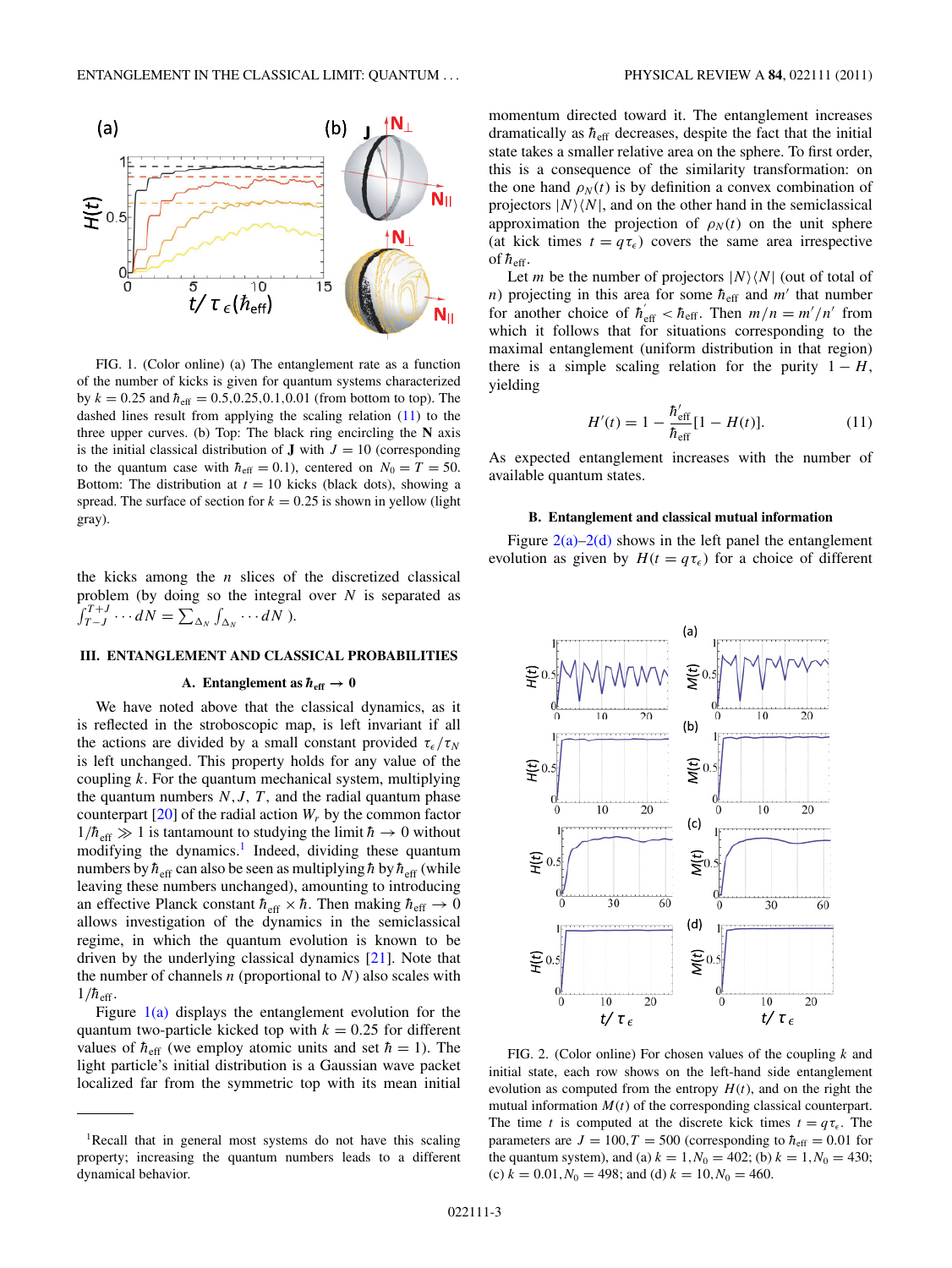<span id="page-3-0"></span> $(a)$ 

 $(d)$ 

 $\mathbf{N}_\perp$  (b)

 $N_{\perp}$  (e)

$$
\rho(t = q \tau_{\epsilon}) = \sum_{NN'} |N\rangle \langle N'|e^{-i(E_N - E_{N'})t}
$$

$$
\times \beta_N(t)\beta_N^*(t)|F(\bar{\epsilon}_N)\rangle \langle F(\bar{\epsilon}_{N'})|, \qquad (12)
$$

with

$$
\beta_N(t) = \sum_{N'} S_{NN'} \left[ \sum_E e^{-i\epsilon_N t} Z_{N'}^-(E) \langle \psi(E) | \psi_0 \rangle \right]
$$
  
 
$$
\times e^{i[W_r^{\text{PO}}(\epsilon_N) - \pi]/2}.
$$
 (13)

(Keep in mind  $\epsilon_N = E - E_N$  when taking the sum.) The reduced density matrix is readily derived as  $\rho_N(t = q \tau_{\epsilon}) = \sum_N |N\rangle \langle N| p_N(t)$ , with

$$
p_N(t = q\tau_{\epsilon}) = \left|\beta_N \left[t + \frac{\tau_{\epsilon}}{2}\right]\right|^2 = \left|\sum_{N'} S_{NN'} \zeta_{N'}^{-}(t)\right|^2.
$$
\n(14)

 $\zeta_{N'}^-(t)$  is defined by the term between large brackets in Eq. (13) (i.e., by excluding the phase term in the sum).  $|\zeta_{N'}(t)|^2$ represents the probability on the incoming channel  $N'$  just before the collision, whereas  $|\sum_{N'} S_{NN'} \zeta_{N'}^{-}|^2$  is the weight of the outgoing wave right after the collision ( $t = q\tau_{\epsilon}$ ); in the semiclassical limit this is the same as the weight  $|\beta_N|^2$ at the apogee half a period later.<sup>3</sup> It follows that  $\zeta_N^-(q\tau_\epsilon) =$  $p_N$ [ $(q - 1)\tau_{\epsilon}$ ]. Finally we recall [\[18\]](#page-4-0) that in the semiclassical regime the *S*-matrix elements are given to first order in  $\hbar$  by

$$
S_{NN'} = A_{NN'} e^{iS_{NN'}/\hbar} \text{ with}
$$
  

$$
|A_{NN'}|^2 = P^{\text{cl}}(\Delta_{N'} \to \Delta_N),
$$
 (15)

and  $S_{NN'}$  is the classical action. (The boundary conditions for the conjugate momenta obey  $p_{\theta}(t \rightarrow -\infty) = N' p_{\theta}(t \rightarrow$  $+\infty$ ) = *N*.) In a typical quantum regime, the off-diagonal terms in Eq. (14) produce an oscillating interference pattern that dominates the behavior of the linear entropy. However, as  $S_{NN'}/\hbar \rightarrow \infty$  these terms oscillate wildly, while the amplitudes  $A_{NN'}$  are of the same order of magnitude. As a result these off-diagonal terms are suppressed and Eq. (14) becomes

$$
p_N(t = q\tau_{\epsilon})
$$
  
=  $\sum_{N'} P^{\text{cl}}(\Delta_{N'} \to \Delta_N) p_{N'}[(q-1)\tau_{\epsilon}].$  (16)

Comparing with Eq. [\(9\)](#page-1-0) and given that the initial conditions are identical in the quantum and classical problems, we see that provided the approximations employed hold, the entanglement entropy  $H(t = q\tau_{\epsilon})$  becomes identical to the mutual information  $M(q\tau_{\epsilon})$  of the corresponding classical



(c)

 $(f)$ 

system parameters (the coupling *k* and the initial state are varied) all corresponding to  $h_{\text{eff}} \approx 1/100$ , two orders of magnitude smaller than the hard quantum case  $h_{\text{eff}} \approx 1$  (which is the typical value for qubits), but still considerably larger than typical values characterizing classical actions. (Note that quantum computations for density matrices become very demanding as  $h_{\text{eff}}$  decreases, since the dimension of the Hilbert space increases linearly.) The right panel in each plot shows  $M(q\tau_{\epsilon})$  obtained from the classical probabilities through Eq.  $(10)$ .

The good agreement between  $H(t)$  and the time-dependent classical probabilities holds for classically chaotic and regular regimes alike. In particular, the absence of an oscillating behavior for the linear entropy corresponding to a classically regular regime is noteworthy. The classical surfaces of section corresponding to the parameters (a)–(c) of Fig. [2](#page-2-0) are plotted in Fig. 3. Recall that the spread of the distribution along the  $N_{\parallel}$  axis accounts for the variation of  $M(q\tau_{\epsilon})$ , and hence for the evolution of the entanglement.

## **C. Linking entanglement with classical probabilities**

The results shown in Fig. [2](#page-2-0) indicate that entanglement can be quantified by means of classical probabilities. Actually, we expect this behavior to be generic for semiclassical systems that undergo a loss of phase coherence. This is indeed the first ingredient by which the classical  $M(q\tau_{\epsilon})$  can account for  $H(t)$ . The second ingredient is the semiclassical approximation itself that allows expression of operator matrix elements in terms of classical quantities (the action and the density of paths). For the system under consideration we start by writing Eq. [\(5\)](#page-1-0) in the form  $|\psi(E)\rangle = \sum_{N} B_{N}(E) |F(\epsilon_{N})\rangle |N\rangle$ , where  $|F\rangle$  is a standing wave obtained by combining the  $|F^{\pm}\rangle$  and  $B_N(E) \equiv \sum_{N'} S_{NN'} Z_N^-(E) e^{i[W_r^{\text{PO}}(\epsilon_N) - \pi]/2}$ , and  $W_r$  is the radial action of the classical periodic orbit in the attractive

<sup>&</sup>lt;sup>2</sup>We assume that the standing-wave dependence on the energy is weak and take the average energy  $\bar{\epsilon}_N$  within each channel, an assumption that holds only for radial positions around the classical outer turning point and thus at times  $\tau_{\epsilon}(q + 1/2)$ .<br><sup>3</sup>Formally the  $\tau_{\epsilon}/2$  time shift is obtained by applying the radial

boundary conditions to Eq. (13) and then expanding  $W_r^{PO}(\epsilon_N)$  around  $\bar{\epsilon}_N$  in  $|\beta_N|^2$ .